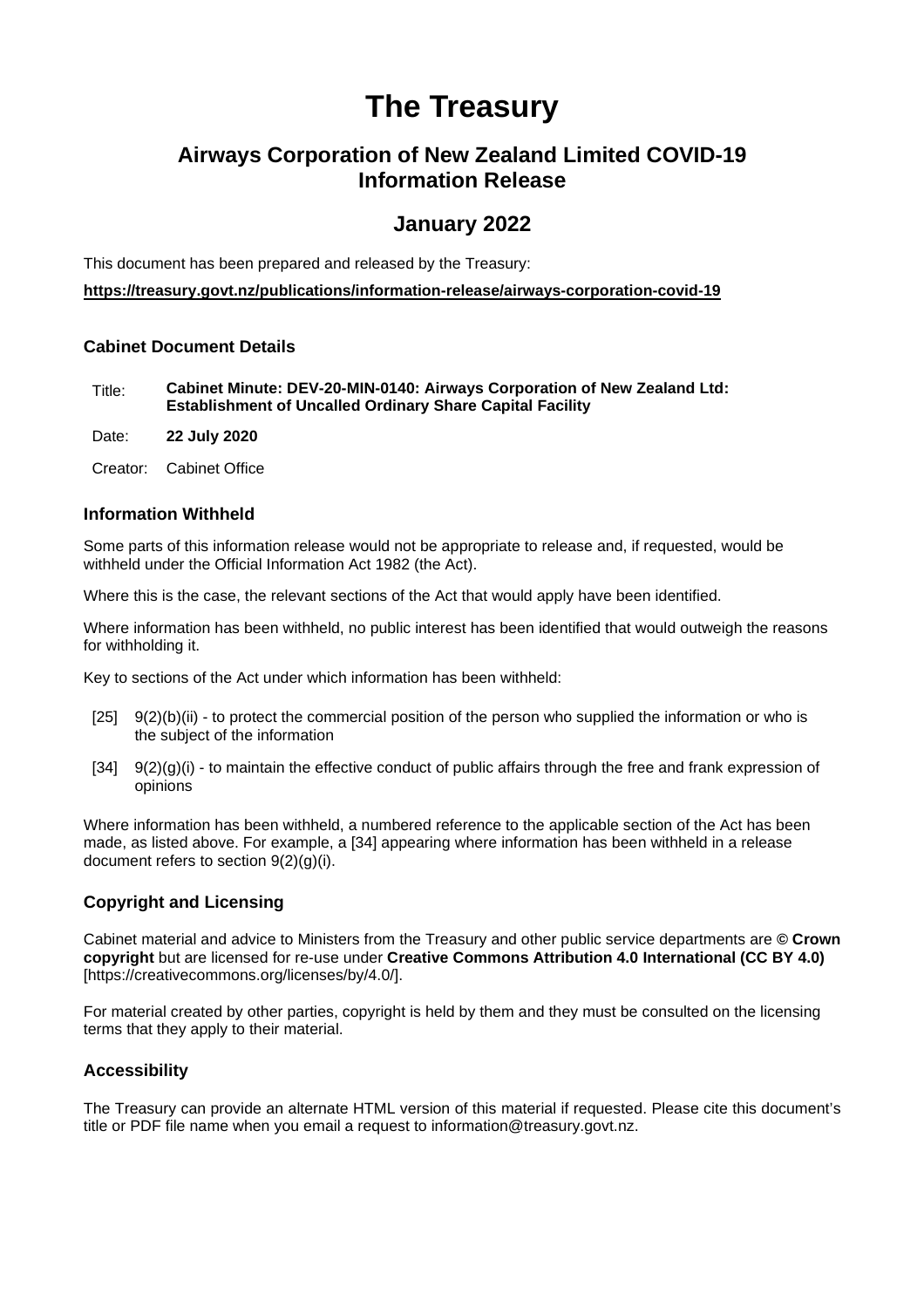

# **Cabinet Economic Development Committee**

# **Minute of Decision**

*This document contains information for the New Zealand Cabinet. It must be treated in confidence and handled in accordance with any security classification, or other endorsement. The information can only be released, including under the Official Information Act 1982, by persons with the appropriate authority.*

# **Airways Corporation of New Zealand Ltd: Establishment of Uncalled Ordinary Share Capital Facility**

**Portfolios Finance / AssociateState Owned Enterprises**

On 22 July 2020, the Cabinet Economic Development Committee:

- 1 **noted** that as a result of the impact of COVID-19, on 18 March 2020, the Ad Hoc Cabinet Committee on COVID-19 Response agreed to an Aviation Relief Package, which included providing financial support to Airways of up to \$70 million in the form of ordinary share capital to help mitigate the immediate risks [25] [CVD-20-MIN-0010];
- 2 **noted** that the aviation industry is continuing to face a severe decline in air traffic volumes and, as a result, Airways is facing a severe decline in revenues and expects to deplete its cash reserves by October 2020;
- 3 **noted** that:
	- 3.1 under normal circumstances, Airways would recover shortfalls of revenues by increasing prices to its customers in the following year;
	- 3.2 [34]
	- 3.3 [34]
- 4 **noted** that the Airways board, based on modelling reviewed by the Treasury, has requested financial support of between [25] period period during which it otherwise projects it will experience significant liquidity issues;
- 5 **noted** that:
	- 5.1 there is a wide range of possible recovery rates for the aviation industry and, therefore, for the amount of financial support Airways will actually require;
	- 5.2 taking this into account, the Minister of Finance and Associate Minister for State Owned Enterprises (shareholding Ministers) recommend a two-year financial support package of \$95 million;